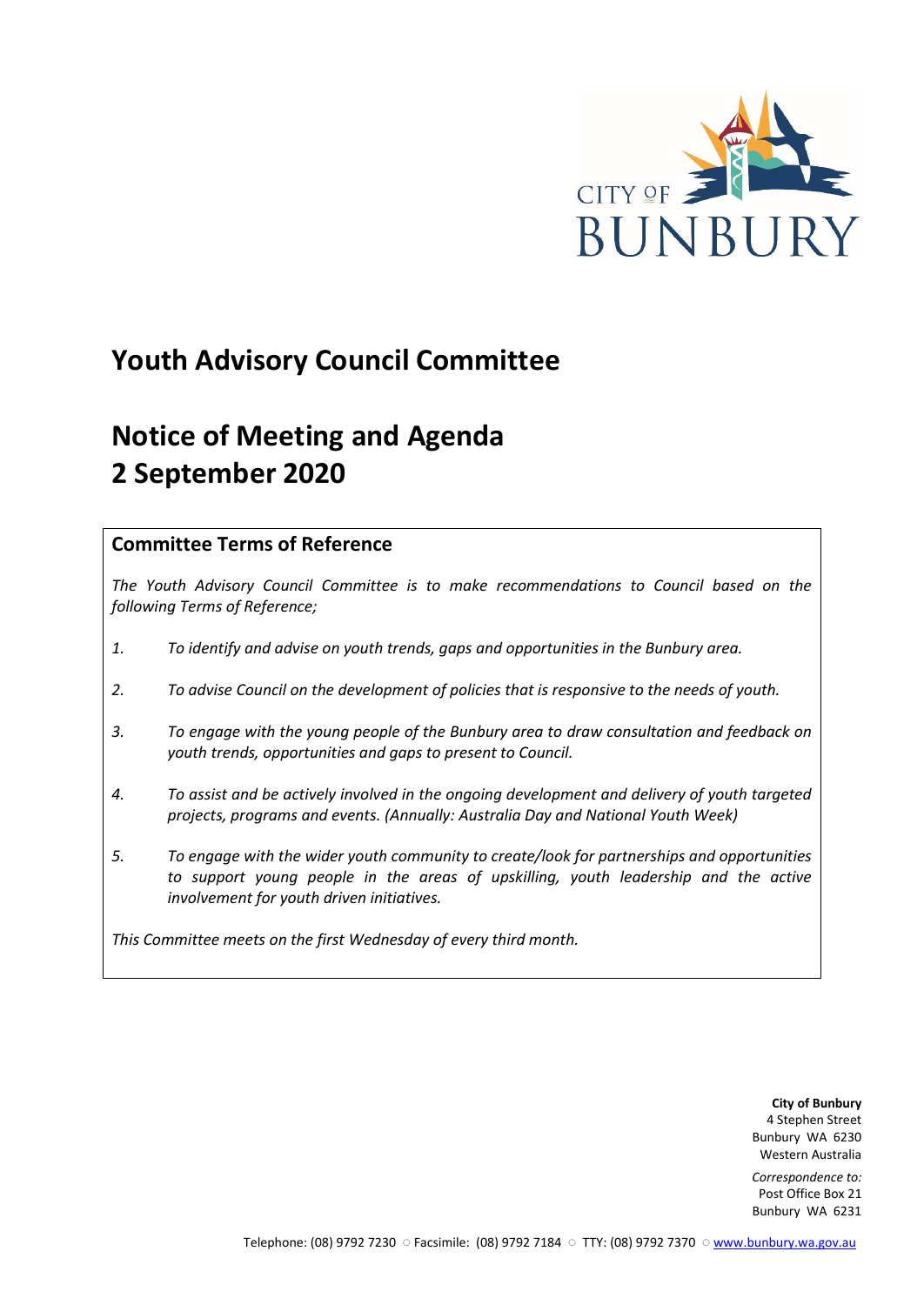Item No

## **Table of Contents** Subject

#### Page No

| 1.  |      |  |  |  |
|-----|------|--|--|--|
| 2.  |      |  |  |  |
| З.  |      |  |  |  |
| 4.  |      |  |  |  |
|     | 4.1  |  |  |  |
|     | 4.2  |  |  |  |
| 5.  |      |  |  |  |
| 6.  |      |  |  |  |
| 7.  |      |  |  |  |
| 8.  |      |  |  |  |
|     | 8.1  |  |  |  |
|     | 8.2  |  |  |  |
|     | 8.3  |  |  |  |
| 9.  |      |  |  |  |
| 10. |      |  |  |  |
|     | 10.1 |  |  |  |
|     | 10.2 |  |  |  |
|     |      |  |  |  |
|     |      |  |  |  |
|     | 12.1 |  |  |  |
|     | 12.2 |  |  |  |
| 13. |      |  |  |  |
| 14. |      |  |  |  |
|     |      |  |  |  |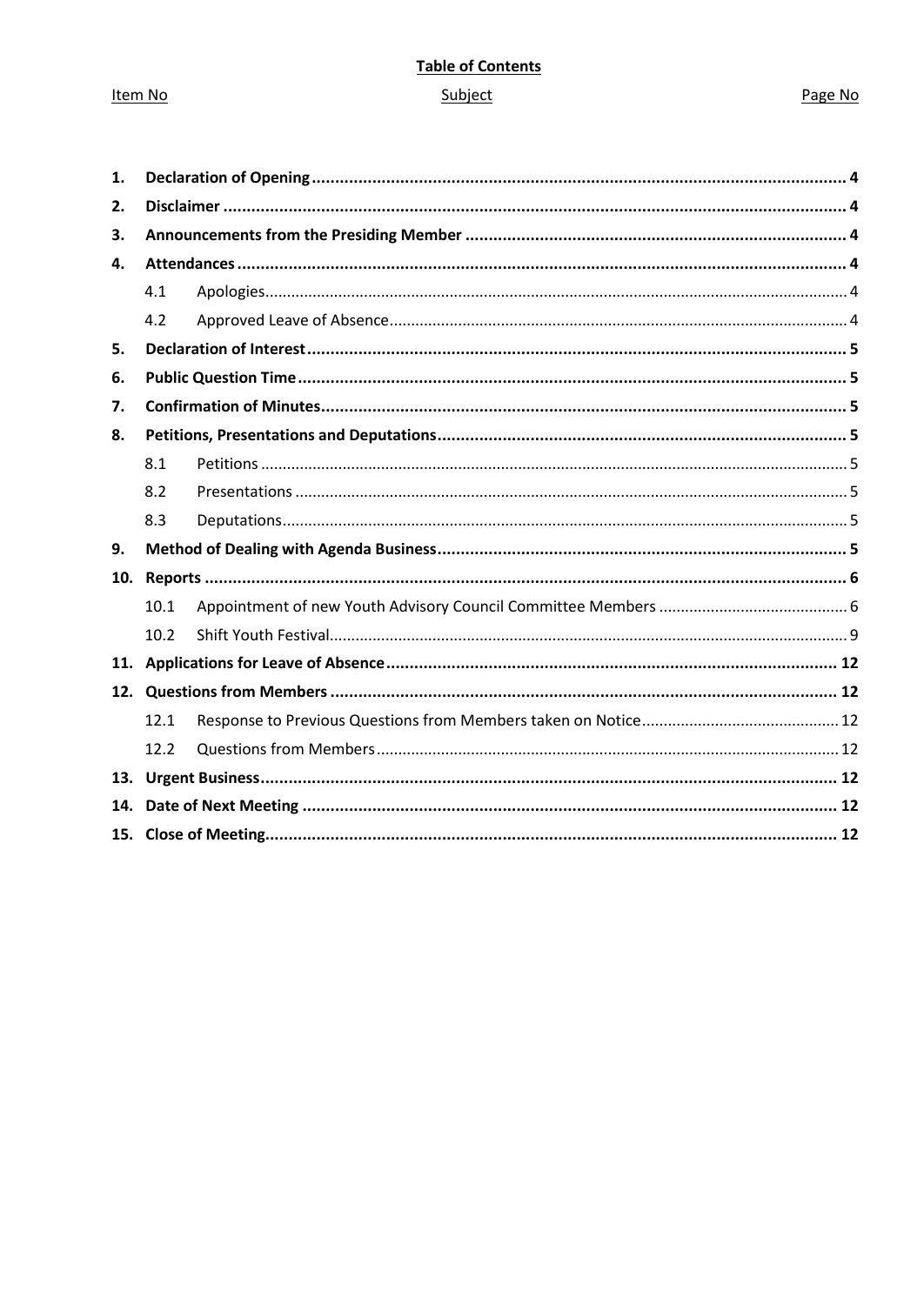## **Acknowledgement of Country**

\_\_\_\_\_\_\_\_\_\_\_\_\_\_\_\_\_\_\_\_\_\_\_\_\_\_\_\_\_\_\_\_\_\_\_\_\_\_\_\_\_\_\_\_\_\_\_\_\_\_\_\_\_\_\_\_\_\_\_\_\_\_\_\_\_\_\_\_\_\_\_\_\_\_\_\_\_\_\_\_\_\_\_\_\_\_\_\_\_\_\_\_\_\_\_

We acknowledge the Traditional owners of this land, the Wardandi Noongar people, and pay our respects to Elders past, present and emerging.

## **Vision**

Celebrating and advocating young people and their communities.

## **Mission**

We challenge expectations and assumptions, activate places and spaces, and empower young people to have a voice.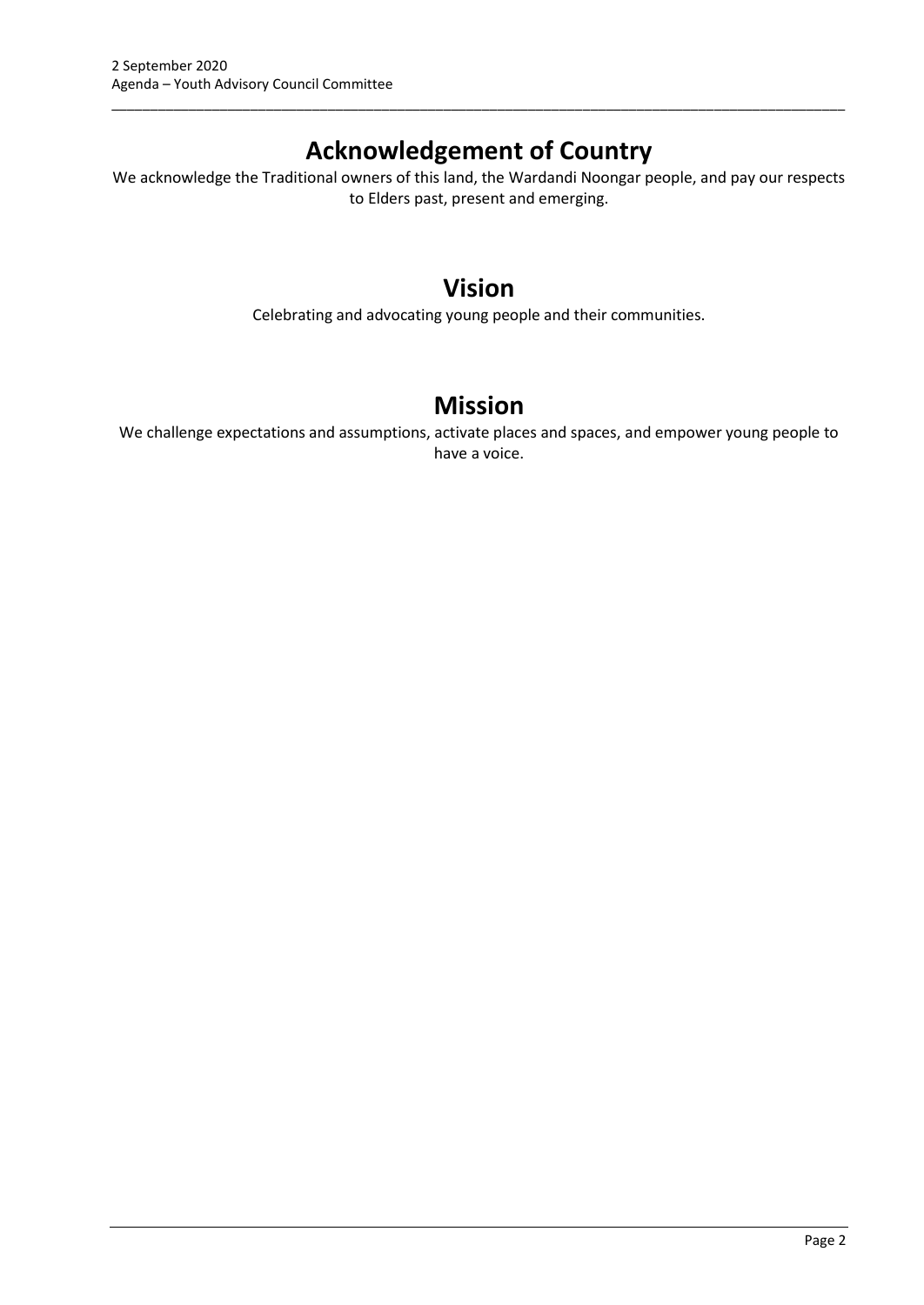

# **Youth Advisory Council Committee Notice of Meeting**

Dear Committee Members

The next Ordinary Meeting of the Youth Advisory Council Committee will be held in the *Council Chambers,* 2-4 Stephen Street, Bunbury, on 2 September 2020 at 4:30pm.

Signed: **Gary Barbour Director Sustainable Communities**

## **Agenda 2 September 2020**

Members of the public to note that recommendations made by this committee are not final and will be subject to adoption (or otherwise) at a future meeting of the Bunbury City Council.

| <b>Member Name</b>  | <b>Representing</b>    |
|---------------------|------------------------|
| Bella Burgemeister  | <b>Youth Community</b> |
| Luka Coulson        | <b>Youth Community</b> |
| Dylan Fryer         | <b>Youth Community</b> |
| <b>Rylee Hewitt</b> | <b>Youth Community</b> |
| Olivia Little       | <b>Youth Community</b> |
| Carl McIntyre       | <b>Youth Community</b> |
| Hannah Moyle        | <b>Youth Community</b> |
| <b>Teagan Pesce</b> | <b>Youth Community</b> |
| Ella Quick          | <b>Youth Community</b> |
| Sean Smith          | <b>Youth Community</b> |
| <b>Casey Sutton</b> | <b>Youth Community</b> |
| <b>Will Tuck</b>    | <b>Youth Community</b> |
| Sean van der Wielen | <b>Youth Community</b> |
| Lillian Wilson      | <b>Youth Community</b> |

*Committee Members:*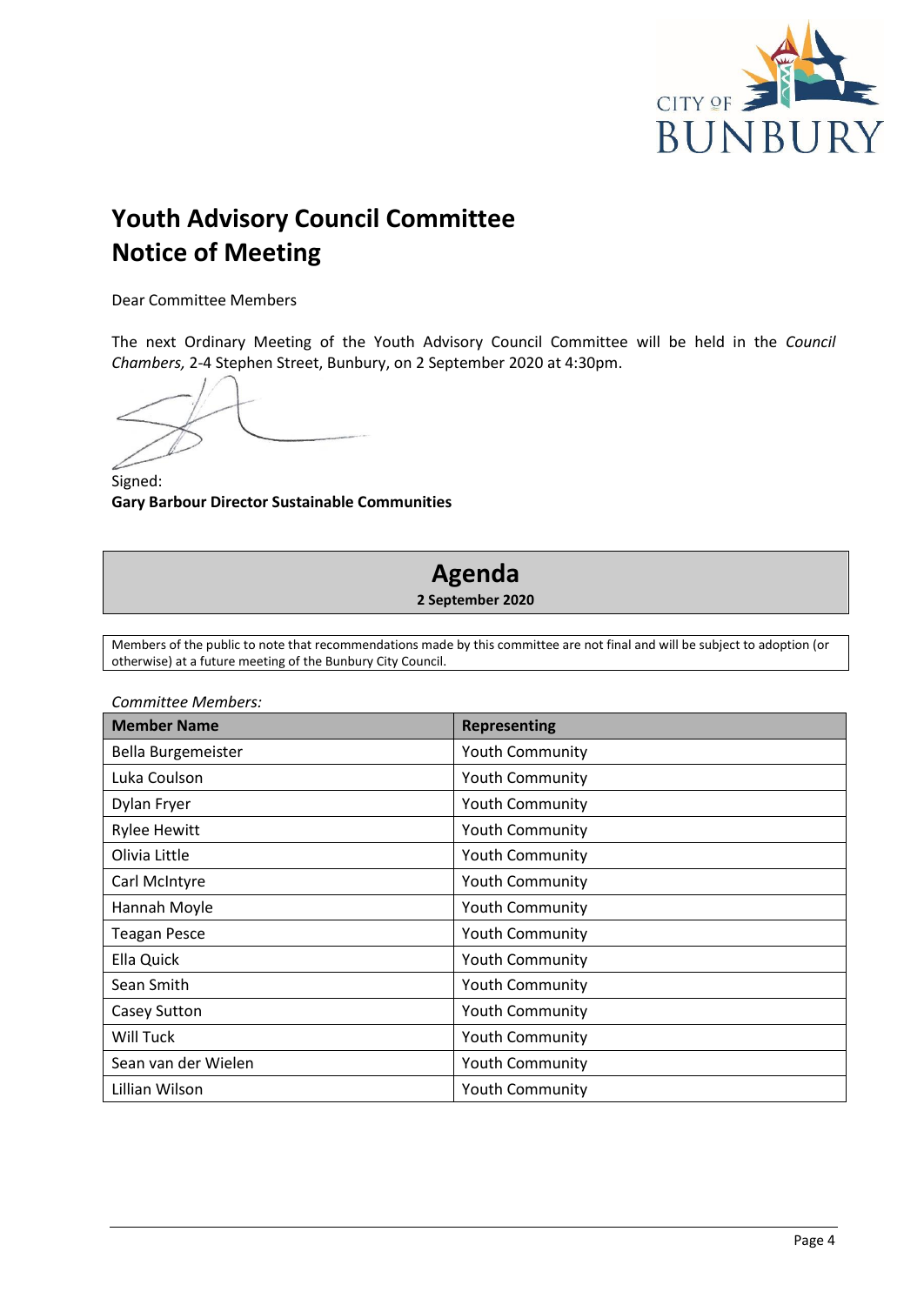| <b>Member Name</b>    | <b>Representing</b>                                 |
|-----------------------|-----------------------------------------------------|
| Cr Chris Plumb        | <b>Councillor Representative</b>                    |
| Cr Karen Turner       | <b>Councillor Representative</b>                    |
| <b>Support Staff:</b> |                                                     |
| <b>Name</b>           | <b>Title</b>                                        |
| Gary Barbour          | <b>Director Sustainable Communities</b>             |
| Sarah Upton           | <b>Manager Community Services</b>                   |
| Kerry Shaw            | Senior Community Partnerships Officer               |
| Danika Wellington     | Community Partnerships Officer - Youth & Activation |

\_\_\_\_\_\_\_\_\_\_\_\_\_\_\_\_\_\_\_\_\_\_\_\_\_\_\_\_\_\_\_\_\_\_\_\_\_\_\_\_\_\_\_\_\_\_\_\_\_\_\_\_\_\_\_\_\_\_\_\_\_\_\_\_\_\_\_\_\_\_\_\_\_\_\_\_\_\_\_\_\_\_\_\_\_\_\_\_\_\_\_\_\_

#### <span id="page-4-0"></span>**1. Declaration of Opening**

Please note Youth Advisory Council Committee decision from the meeting held 25 November 2019 which endorsed a rotational Presiding Member as part of a 12-month trial.

The Youth Mayor called for nominations for the position of Presiding Member for the period 2 September to 2 December 2020 period (inclusive). Bella Burgemeister self-nominated. No other nominations were received, Bella was elected to the position unanimously.

#### <span id="page-4-1"></span>**2. Disclaimer**

Not applicable to this committee.

#### <span id="page-4-2"></span>**3. Announcements from the Presiding Member**

#### <span id="page-4-3"></span>**4. Attendances**

<span id="page-4-4"></span>**4.1 Apologies**

#### <span id="page-4-5"></span>**4.2 Approved Leave of Absence**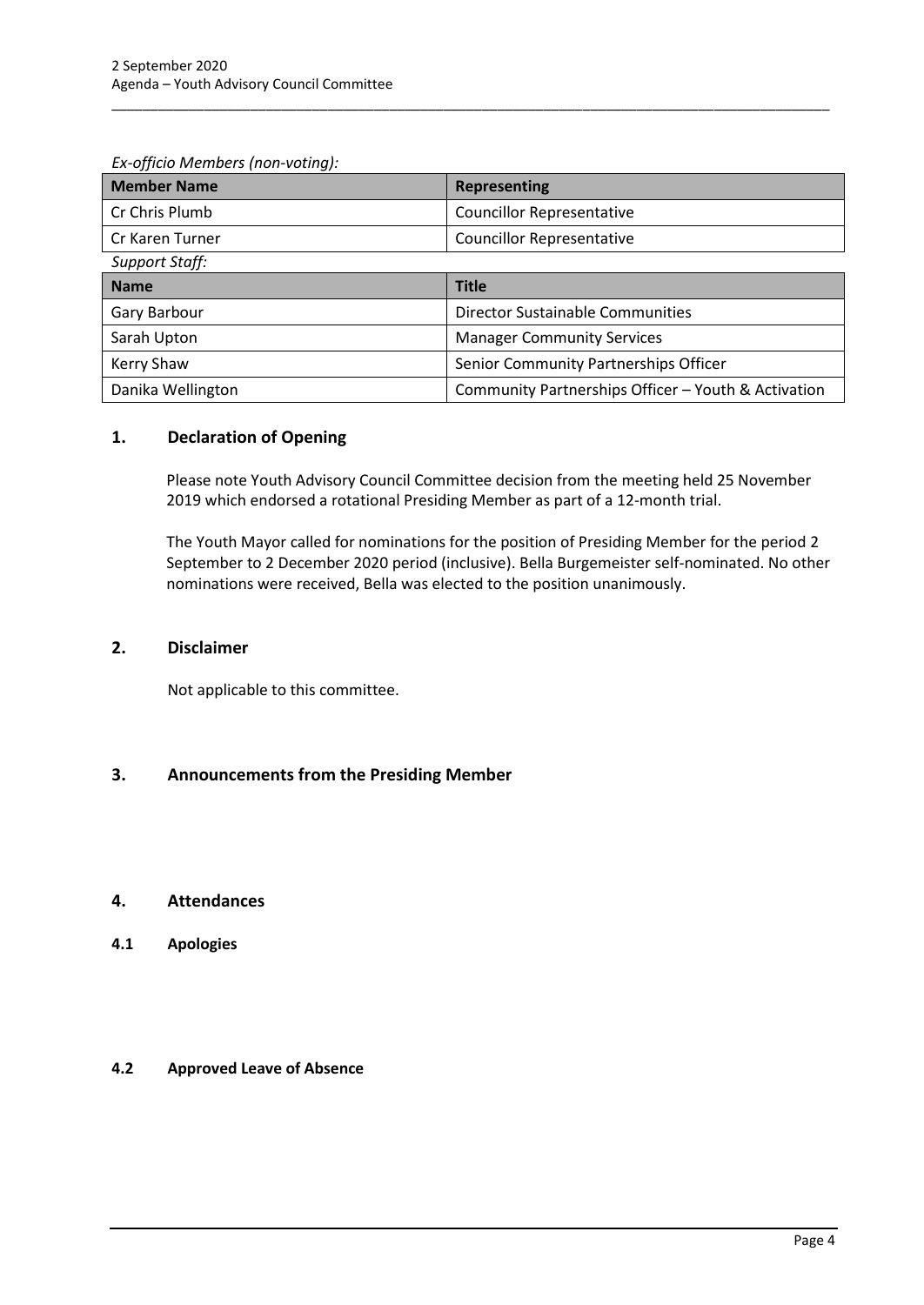#### <span id="page-5-0"></span>**5. Declaration of Interest**

IMPORTANT: Committee members to complete a "Disclosure of Interest" form for each item on the agenda in which they wish to disclose a financial/proximity/impartiality interest. They should give the form to the Presiding Member before the meeting commences. After the meeting, the form is to be forwarded to the Administration Services Section for inclusion in the Corporate Financial Disclosures Register.

\_\_\_\_\_\_\_\_\_\_\_\_\_\_\_\_\_\_\_\_\_\_\_\_\_\_\_\_\_\_\_\_\_\_\_\_\_\_\_\_\_\_\_\_\_\_\_\_\_\_\_\_\_\_\_\_\_\_\_\_\_\_\_\_\_\_\_\_\_\_\_\_\_\_\_\_\_\_\_\_\_\_\_\_\_\_\_\_\_\_\_\_\_

#### <span id="page-5-1"></span>**6. Public Question Time**

#### <span id="page-5-2"></span>**7. Confirmation of Minutes**

The Minutes of the Youth Advisory Council Committee Meeting held 3 June 2020 had been circulated.

#### **Recommendation**

That the Minutes of the Youth Advisory Council Committee Meeting held 3 June 2020 be confirmed as a true and correct record.

#### <span id="page-5-3"></span>**8. Petitions, Presentations and Deputations**

#### <span id="page-5-4"></span>**8.1 Petitions**

Nil

#### <span id="page-5-5"></span>**8.2 Presentations**

Nil

#### <span id="page-5-6"></span>**8.3 Deputations**

Nil

#### <span id="page-5-7"></span>**9. Method of Dealing with Agenda Business**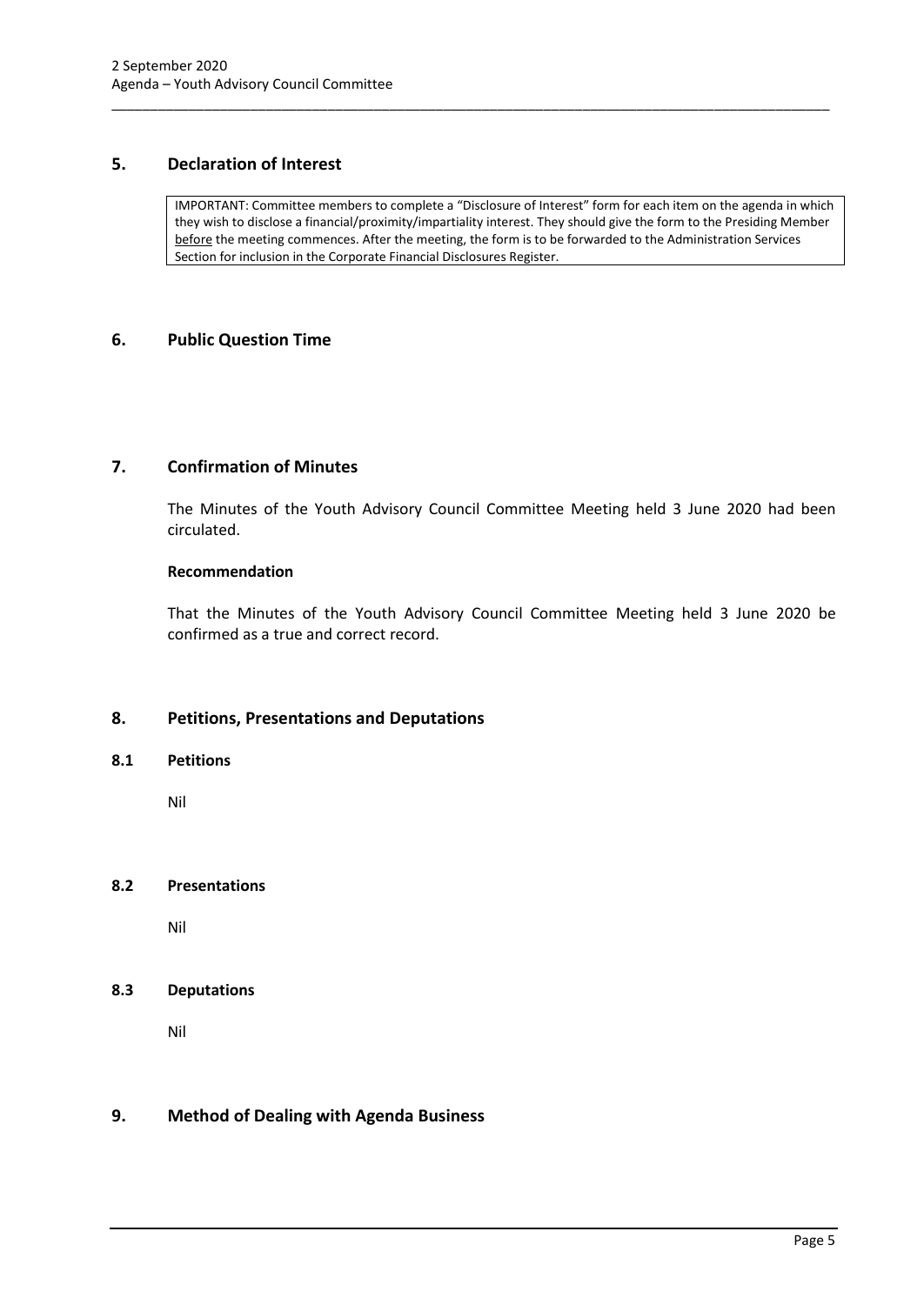#### <span id="page-6-0"></span>**10. Reports**

#### <span id="page-6-1"></span>**10.1 Appointment of new Youth Advisory Council Committee Members**

| <b>Applicant/Proponent:</b>  |                                                                        | Internal            |             |                             |
|------------------------------|------------------------------------------------------------------------|---------------------|-------------|-----------------------------|
| <b>Responsible Officer:</b>  | Danika Wellington, Community Partnerships Officer - Youth & Activation |                     |             |                             |
| <b>Responsible Manager:</b>  | Sarah Upton, Manager Community Services                                |                     |             |                             |
| Executive:                   | Gary Barbour, Director Sustainable Communities                         |                     |             |                             |
| <b>Authority/Discretion:</b> |                                                                        | Advocacy            |             | Review                      |
|                              |                                                                        | Executive/Strategic |             | Quasi-Judicial              |
|                              |                                                                        | Legislative         | $\boxtimes$ | <b>Information Purposes</b> |
| <b>Attachments:</b>          | Nil                                                                    |                     |             |                             |

\_\_\_\_\_\_\_\_\_\_\_\_\_\_\_\_\_\_\_\_\_\_\_\_\_\_\_\_\_\_\_\_\_\_\_\_\_\_\_\_\_\_\_\_\_\_\_\_\_\_\_\_\_\_\_\_\_\_\_\_\_\_\_\_\_\_\_\_\_\_\_\_\_\_\_\_\_\_\_\_\_\_\_\_\_\_\_\_\_\_\_\_\_

#### **Summary**

The purpose of this report is to note the new members of Youth Advisory Council Committee (YAC) as part of the recent nominations to fill six vacant positions on the Committee.

#### **Executive Recommendation**

That the Youth Advisory Council Committee note the appointment of the following six applicants to the Youth Advisory Council Committee:

- Luka Coulson
- Carl McIntyre
- Hannah Moyle
- Teagan Pesce
- Casey Sutton
- Lillian Wilson

*Voting Requirement: Simple Majority* 

#### **Strategic Relevance**

| Theme 1 | Our community and culture                                                         |
|---------|-----------------------------------------------------------------------------------|
| Goal    | A safe, healthy and cohesive community, with a rich cultural life, and supportive |

- social environment
- Objective 1.6 A community that provides for the particular needs of the young and the old

#### **Regional Impact Statement**

The Youth Advisory Council Committee comprises of members from the Greater Bunbury region to represent surrounding shires of Capel, Dardanup and Harvey.

#### **Background**

Following the resignation of two Youth Advisory Council Committee (YAC) members earlier this year, advertising for the vacant positions was undertaken from 25 May to 18 June. Four positions were left vacant upon appointment of the new Committee at the last Council election period in October 2019 and therefore the six vacant positions were advertised.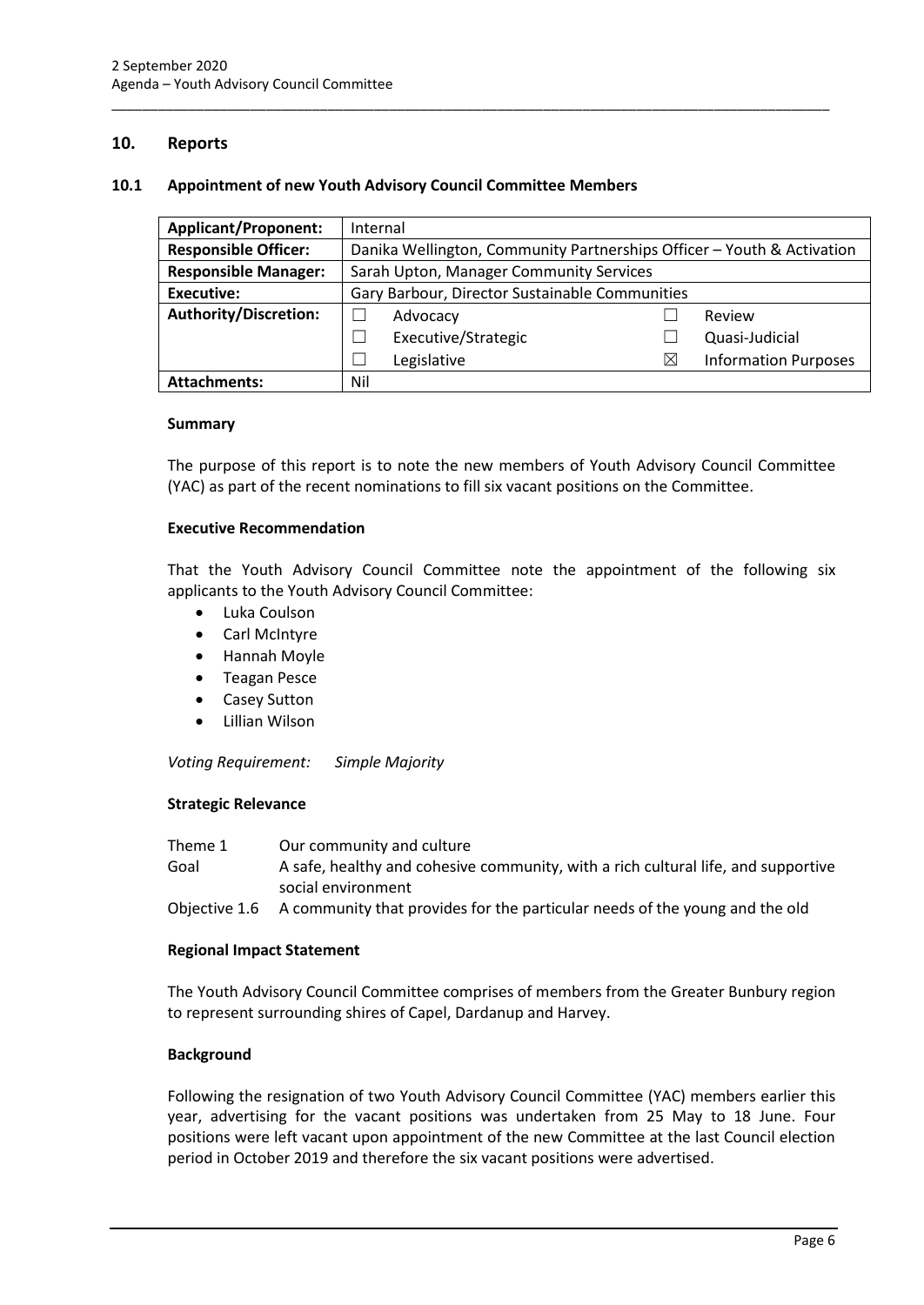Applications were open to young people aged 12 to 25 years residing in the Greater Bunbury region.

\_\_\_\_\_\_\_\_\_\_\_\_\_\_\_\_\_\_\_\_\_\_\_\_\_\_\_\_\_\_\_\_\_\_\_\_\_\_\_\_\_\_\_\_\_\_\_\_\_\_\_\_\_\_\_\_\_\_\_\_\_\_\_\_\_\_\_\_\_\_\_\_\_\_\_\_\_\_\_\_\_\_\_\_\_\_\_\_\_\_\_\_\_

#### **Council Policy Compliance**

Not applicable

#### **Legislative Compliance**

*Local Government Act 1995*

#### **Officer Comments**

Thirteen nominations were received for the vacant positions, and all nominees would have been positive additions to the YAC Committee. Nominations were received via the City's online platform, SmartyGrants. Advertising of the nominations was conducted through social media, media release, billboards, email databases and the City Focus.

Recognising that young people communicate through multiple mediums, we provided the opportunity to showcase creativity and artistic flair in the application process. Nominees were able to upload a file such a video or piece of art to present the application information their own unique way. Applications are still required to be submitted in full and answer the questions in some format. This format was utilised as part of the process.

The successful applicants will be an asset to the current committee based on their prior experience, passions and skill sets.

The unsuccessful applicants will be invited to participate in a youth working group to ensure these interested young people remain engaged with the City's activities. The City is going to reintroduce the structure of a working group as a trial due to the high demand and interest from young people in the Greater Bunbury region. This group will be informal, offering more flexibility to members and be action-orientated compared to the more strategic YAC Committee of Council. Both groups will work in unison to deliver outcomes for the Bunbury community. The development of the working group structure, purpose and outcomes will be done in consultation with YAC members.

#### **Analysis of Financial and Budget Implications**

There are no financial or budgetary implications associated with this report.

#### **Community Consultation**

Not applicable

#### **Councillor/Officer Consultation**

Not applicable

#### **Applicant Consultation**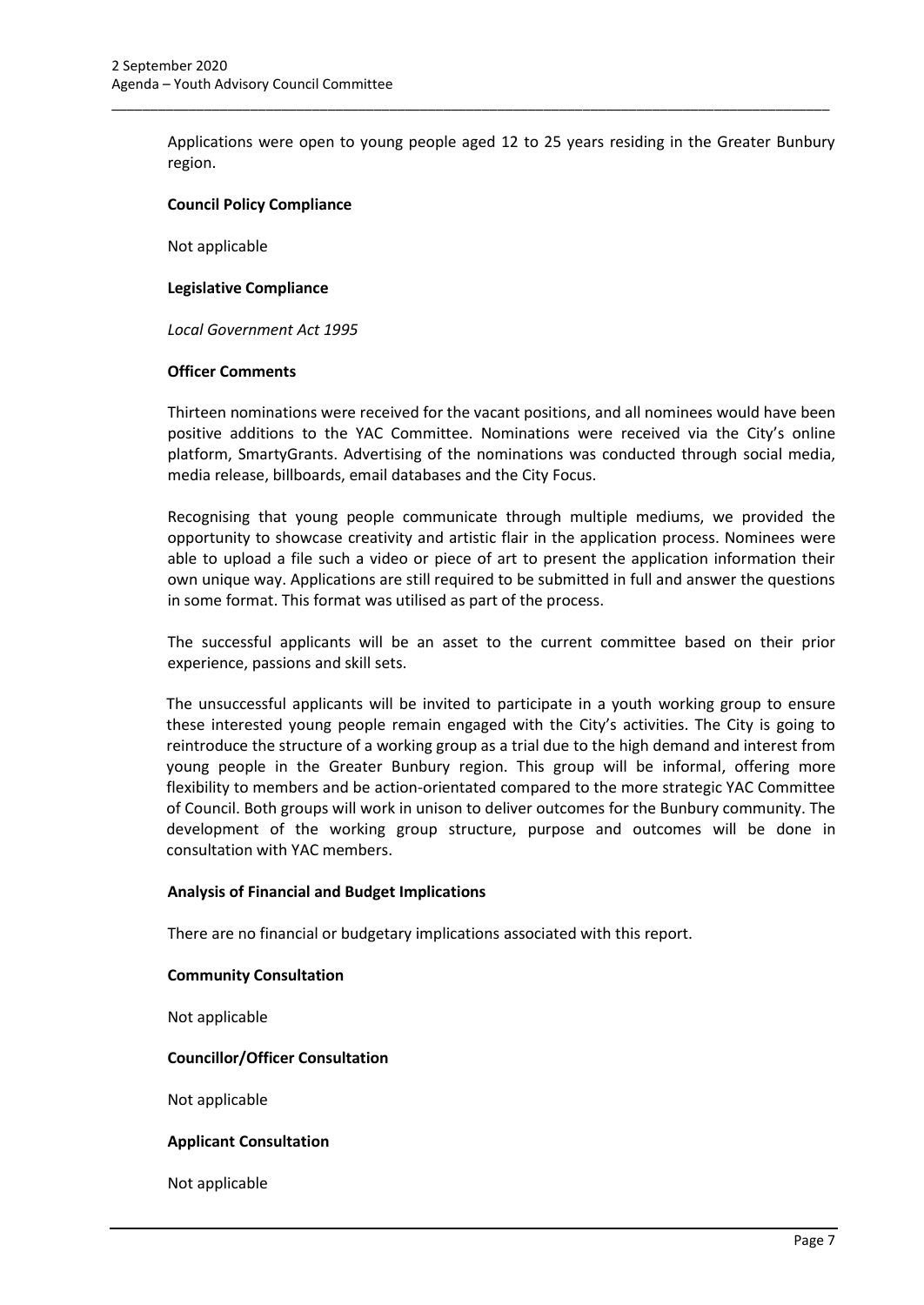## **Timeline: Council Decision Implementation**

\_\_\_\_\_\_\_\_\_\_\_\_\_\_\_\_\_\_\_\_\_\_\_\_\_\_\_\_\_\_\_\_\_\_\_\_\_\_\_\_\_\_\_\_\_\_\_\_\_\_\_\_\_\_\_\_\_\_\_\_\_\_\_\_\_\_\_\_\_\_\_\_\_\_\_\_\_\_\_\_\_\_\_\_\_\_\_\_\_\_\_\_\_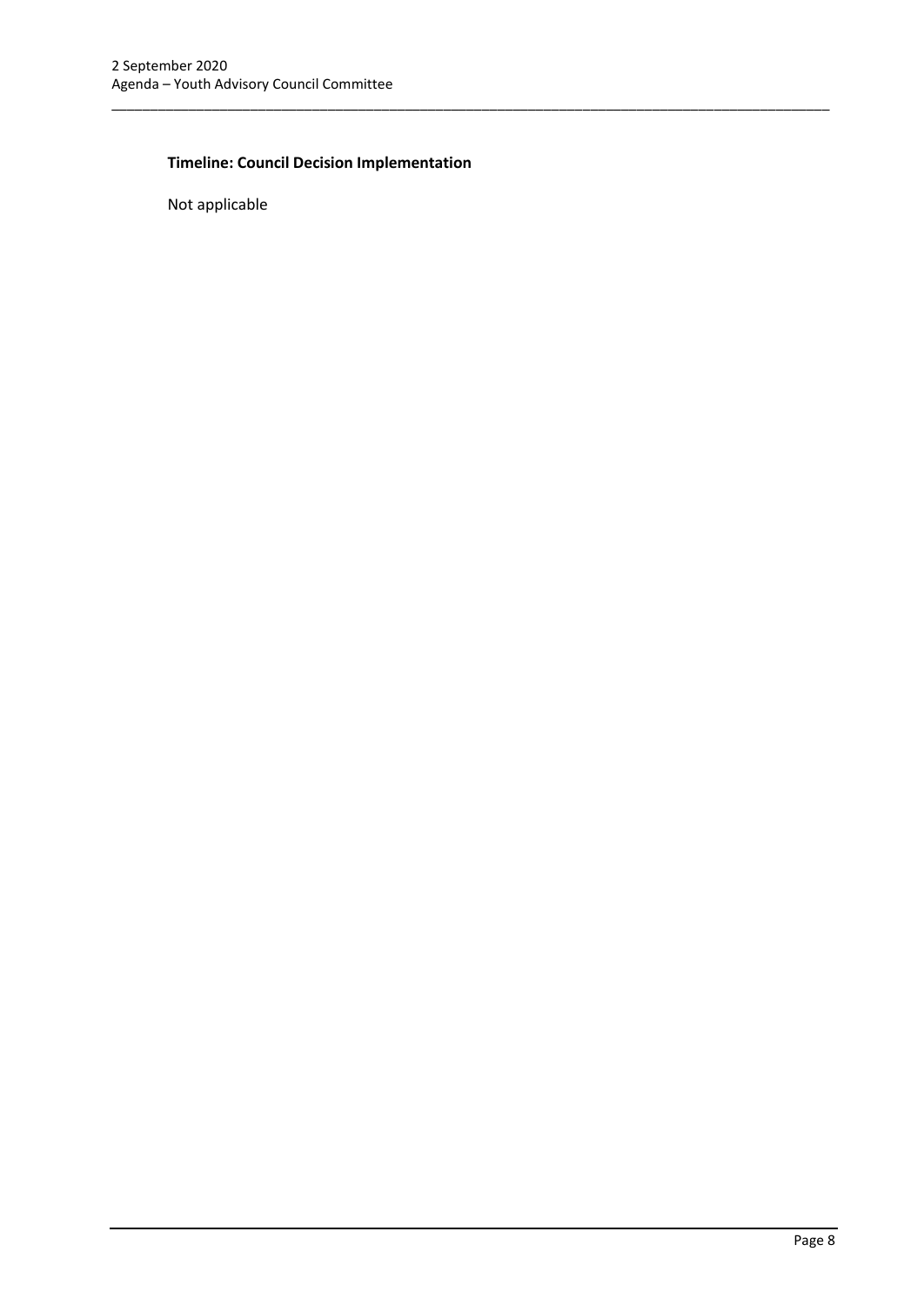#### <span id="page-9-0"></span>**10.2 Shift Youth Festival**

| <b>Applicant/Proponent:</b> | Internal                                                               |                     |    |                             |
|-----------------------------|------------------------------------------------------------------------|---------------------|----|-----------------------------|
| <b>Responsible Officer:</b> | Danika Wellington, Community Partnerships Officer - Youth & Activation |                     |    |                             |
| <b>Responsible Manager:</b> | Sarah Upton, Manager Community Services                                |                     |    |                             |
| <b>Executive:</b>           | Gary Barbour, Director Sustainable Communities                         |                     |    |                             |
| <b>Authority/Discretion</b> |                                                                        | Advocacy            |    | Review                      |
|                             |                                                                        | Executive/Strategic |    | Quasi-Judicial              |
|                             |                                                                        | Legislative         | IX | <b>Information Purposes</b> |
| <b>Attachments:</b>         | Nil                                                                    |                     |    |                             |

\_\_\_\_\_\_\_\_\_\_\_\_\_\_\_\_\_\_\_\_\_\_\_\_\_\_\_\_\_\_\_\_\_\_\_\_\_\_\_\_\_\_\_\_\_\_\_\_\_\_\_\_\_\_\_\_\_\_\_\_\_\_\_\_\_\_\_\_\_\_\_\_\_\_\_\_\_\_\_\_\_\_\_\_\_\_\_\_\_\_\_\_\_

#### **Summary**

The purpose of this report is for the Youth Advisory Council Committee to note the rescheduled Shift Youth Festival on Saturday 10 October at Koombana Beach.

#### **Executive Recommendation**

That Youth Advisory Council Committee notes the information presented in this report.

*Voting Requirement: Simple Majority* 

#### **Strategic Relevance**

| Theme 1       | Our community and culture                                                                                                                       |
|---------------|-------------------------------------------------------------------------------------------------------------------------------------------------|
| Goal          | A safe, healthy and cohesive community, with a rich cultural life, and supportive<br>social environment                                         |
| Obiective 1.4 | Arts, culture, heritage and events that enrich our understanding and enjoyment                                                                  |
| Objective 1.6 | of life, celebrate our identity and bring the community together<br>A community that provides for the particular needs of the young and the old |
|               |                                                                                                                                                 |

#### **Regional Impact Statement**

The Shift Youth Festival presented by Drug Aware is an opportunity for members of the Bunbury Geographe region to come together and celebrate young people in a fun environment that is free from alcohol, drugs and smoking.

The coronavirus pandemic has affected the entire country with restrictions to events with cancellations of events over the past few months.

#### **Background**

The Shift youth festival is an annual youth event delivered by the Youth Advisory Council Committee (YAC) in collaboration with the Community Partnerships team. Held in April during Youth Week, Shift is a platform where the entire community can celebrate young people and their valuable contributions to our community. The event was first delivered in 2015 and continues to grow each year, not only as a fantastic community event, but also to continue developing youth engagement in the Greater Bunbury region.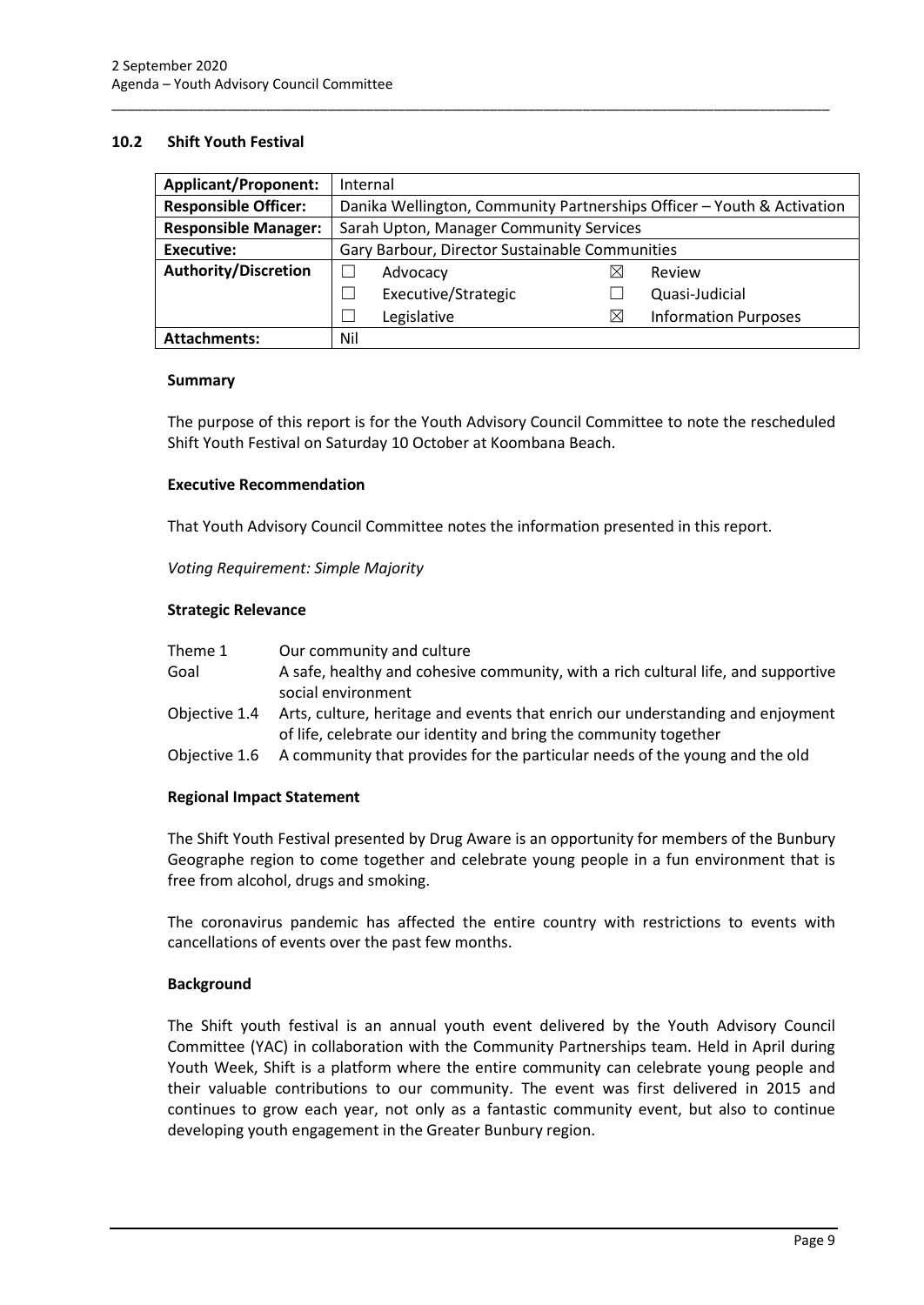The event was due to happen on 18 April 2020 at Graham Bricknell Shell and Bicentennial Square however was postponed due to Australian Government restrictions to prevent the spread of COVID-19. The event was officially postponed on 16 March 2020.

\_\_\_\_\_\_\_\_\_\_\_\_\_\_\_\_\_\_\_\_\_\_\_\_\_\_\_\_\_\_\_\_\_\_\_\_\_\_\_\_\_\_\_\_\_\_\_\_\_\_\_\_\_\_\_\_\_\_\_\_\_\_\_\_\_\_\_\_\_\_\_\_\_\_\_\_\_\_\_\_\_\_\_\_\_\_\_\_\_\_\_\_\_

#### **Council Policy Compliance**

Not applicable

#### **Legislative Compliance**

*Local Government Act 1995*

#### **Officer Comments**

The rescheduled event will be held on Saturday 10 October (during school holidays) at Koombana Beach from 3pm to sunset and named "Shift by the Bay".

The event will be held adjacent to the Dinner at Dusk food truck festival and utilise patronage from both events by activating the space between the two events.

Activities on offer will include Virtual Reality googles of Youth Precinct design, live music entertainment, disc golf, beach volleyball and a mini golf course.

Local service organisations who are involved in the event include:

- Accordwest (Giant Games)
- Cancer Council (Amazing Race)
- ECU Bunbury (Smoothie Bike)
- Gravity ETC (Dunk Tank & Dodgeball)
- Happywhenfit (TBC)

Sponsorship was secured from Southern Ports Authority for \$3,500 (inclusive of GST) in return for naming rights of the activity zone ("Southern Ports Activity Zone"). Southern Ports would like to continue to support this event and confirmed that the sponsorship funds provided may be held and used for a rescheduled event, provided this occurs prior to 31 December 2020. The sponsorship funding would need to be used on the same basis as originally agreed. However, if the event cannot be rescheduled and held by this date, the sponsorship funds would need to be returned to the Southern Ports Authority.

Sponsorship has been confirmed from Healthway for the Shift Youth Festival in Youth Week 2021.

#### **Analysis of Financial and Budget Implications**

There are no financial or budgetary implications associated with this report.

#### **Community Consultation**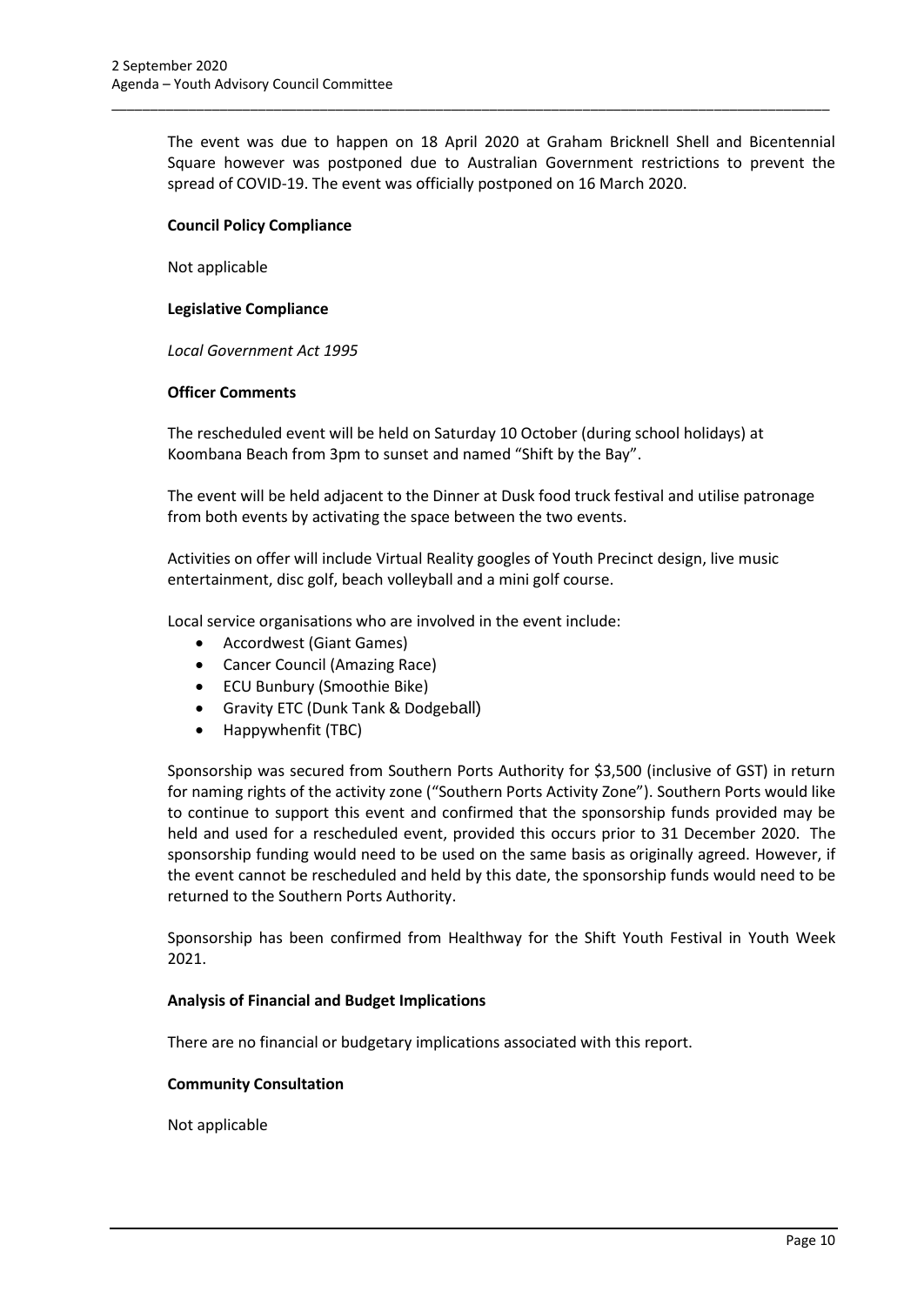#### **Councillor/Officer Consultation**

Not applicable

#### **Applicant Consultation**

Not applicable

## **Timeline: Council Decision Implementation**

\_\_\_\_\_\_\_\_\_\_\_\_\_\_\_\_\_\_\_\_\_\_\_\_\_\_\_\_\_\_\_\_\_\_\_\_\_\_\_\_\_\_\_\_\_\_\_\_\_\_\_\_\_\_\_\_\_\_\_\_\_\_\_\_\_\_\_\_\_\_\_\_\_\_\_\_\_\_\_\_\_\_\_\_\_\_\_\_\_\_\_\_\_